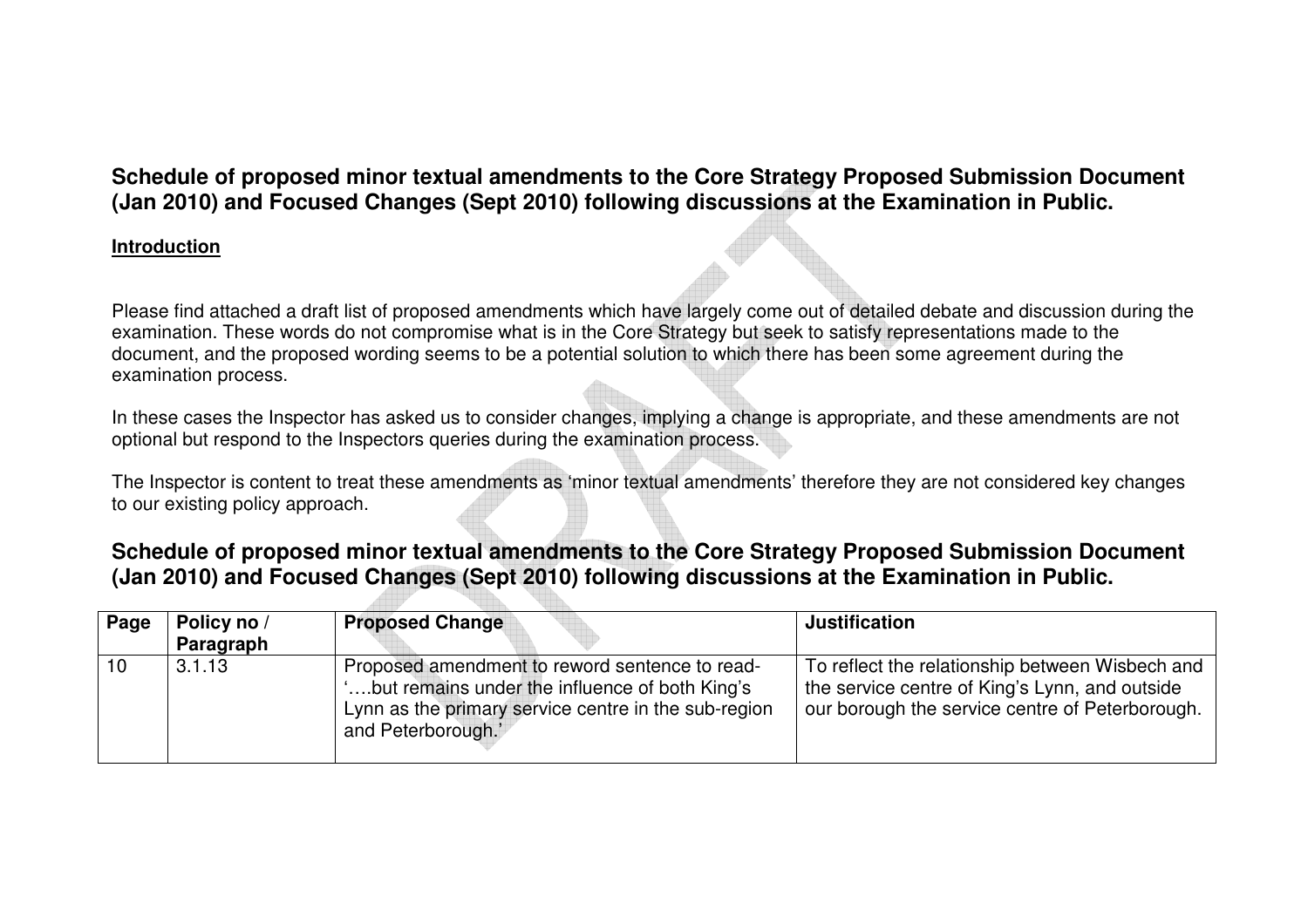| Page | Policy no /                                         | <b>Proposed Change</b>                                                                                                                                                                                                                                                                                                                                                                                                                                                       | <b>Justification</b>                                                                                                                                                                                                                                                                                                                                                                                                                                                                                                                                                                                                                                                                                                                                                         |
|------|-----------------------------------------------------|------------------------------------------------------------------------------------------------------------------------------------------------------------------------------------------------------------------------------------------------------------------------------------------------------------------------------------------------------------------------------------------------------------------------------------------------------------------------------|------------------------------------------------------------------------------------------------------------------------------------------------------------------------------------------------------------------------------------------------------------------------------------------------------------------------------------------------------------------------------------------------------------------------------------------------------------------------------------------------------------------------------------------------------------------------------------------------------------------------------------------------------------------------------------------------------------------------------------------------------------------------------|
| 18   | Paragraph<br>Policy CS01<br><b>Spatial Strategy</b> | Under heading of King's Lynn amend 2 <sup>nd</sup> bullet point<br>to read-<br>provide for a minimum of 7,510 new houses<br>through the regeneration of brownfield land<br>and urban expansion;<br>Under heading of Downham Market amend 3rd bullet<br>point to read-<br>provide a limited amount of growth to the town<br>including at least 2,710 new homes with new<br>allocations of at least 390 houses.<br>Under heading of Hunstanton amend last sentence to<br>read- | *In order to achieve a 15 year horizon for housing<br>supply at the point of adoption of the Core<br>Strategy an additional year needs to be added to<br>the housing figures in policy CS09 (and<br>associated policies). The new plan period would<br>be 2001 to 2026; assuming an adoption during<br>2011 (the effective 15 year period would be<br>2011-2026). The current calculation in policy<br>CS09 uses a figure of 600 units per annum. It is<br>proposed that this figure be used for the extra<br>year (plus the allowance of 10% for flexibility as<br>contained in the 'Housing Calculation' table<br>paragraph 7.2.11), and divided between the<br>categories of settlements in proportion to the<br>existing Appendix 1 'New Allocations for' column,<br>ie. |
|      |                                                     | Provision will be made for at least 580 new homes<br>with new allocations of 220 houses.                                                                                                                                                                                                                                                                                                                                                                                     | No of houses<br>No of<br>%<br>rounded<br>houses<br>King's Lynn<br>71.3<br>471<br>470                                                                                                                                                                                                                                                                                                                                                                                                                                                                                                                                                                                                                                                                                         |
|      |                                                     | Under heading of 'The area adjacent to Wisbech'                                                                                                                                                                                                                                                                                                                                                                                                                              | Downham Market<br>5.4<br>36<br>40                                                                                                                                                                                                                                                                                                                                                                                                                                                                                                                                                                                                                                                                                                                                            |
|      |                                                     | amend 2 <sup>nd</sup> bullet point to read-                                                                                                                                                                                                                                                                                                                                                                                                                                  | 3.1<br>Hunstanton<br>20<br>20<br>7.7<br>Wisbech fringe<br>51<br>50                                                                                                                                                                                                                                                                                                                                                                                                                                                                                                                                                                                                                                                                                                           |
|      |                                                     |                                                                                                                                                                                                                                                                                                                                                                                                                                                                              | <b>Key Rural Service</b><br>9.3<br>61<br>60<br>Centres                                                                                                                                                                                                                                                                                                                                                                                                                                                                                                                                                                                                                                                                                                                       |
|      |                                                     | consider the provision of at least 550 new<br>houses to the east of the town.                                                                                                                                                                                                                                                                                                                                                                                                | <b>Rural Villages</b><br>3.0<br>20<br>20<br><b>Totals</b><br>100<br>659<br>660                                                                                                                                                                                                                                                                                                                                                                                                                                                                                                                                                                                                                                                                                               |
|      |                                                     | Under heading of Rural and coastal areas amend 3rd                                                                                                                                                                                                                                                                                                                                                                                                                           |                                                                                                                                                                                                                                                                                                                                                                                                                                                                                                                                                                                                                                                                                                                                                                              |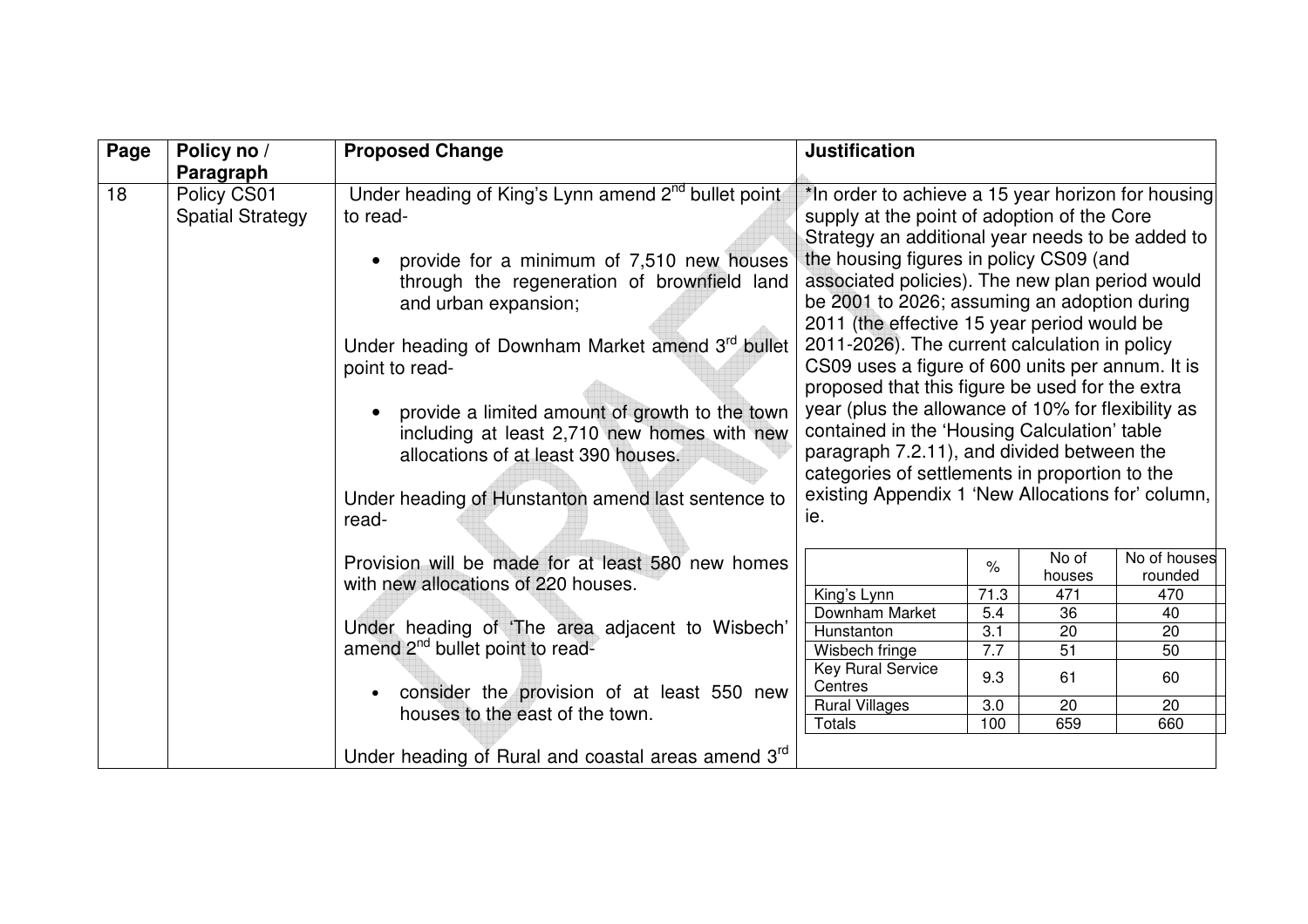| Page | Policy no /<br>Paragraph                      | <b>Proposed Change</b>                                                                                                                                                                                                       | <b>Justification</b>                                                                                                                                                                                                                                   |
|------|-----------------------------------------------|------------------------------------------------------------------------------------------------------------------------------------------------------------------------------------------------------------------------------|--------------------------------------------------------------------------------------------------------------------------------------------------------------------------------------------------------------------------------------------------------|
|      |                                               | bullet point to read-<br>focus most new development and at least<br>$\bullet$<br>2,880 new homes within or adjacent to these<br>selected Key Rural Service Centres. (To be<br>defined in the Site Specific Allocations DPD); |                                                                                                                                                                                                                                                        |
| 18   | Policy CS01<br><b>Spatial Strategy</b>        | Under heading of Hunstanton amend last sentence to<br>read-<br>Provision will be made for at least 580 new homes<br>with new allocations of at least 220 houses.                                                             | To bring the policy wording in line with policy<br>CS09 Housing Distribution, adding 'at least' for<br>consistency.                                                                                                                                    |
| 23   | Policy CS02<br><b>Settlement</b><br>Hierarchy | Amend Rural Villages table to include-<br>Wereham<br>Wiggenhall St Mary Magdalen<br>Amend Smaller villages and hamlets table to delete-<br>Wereham<br>Wiggenhall St Mary Magdalen                                            | Wereham - late correspondence confirmed<br>there is a filling station within the village and<br>a commutable bus service.<br>Wiggenhall St Mary Magdalen - contrary to<br>'schoolfinder' database the primary school is<br>located within the village. |
| 25   | Lynn                                          | Policy CS03 King's Amend 1 <sup>st</sup> bullet point to read-<br>Provide at least 7,510 new dwellings within<br>$\bullet$<br>and around King's Lynn including                                                               | *Refer to justification for amendment to page 18,<br>Policy CS01 Spatial Strategy. The housing<br>numbers need to be amended to reflect the 15<br>year plan period.                                                                                    |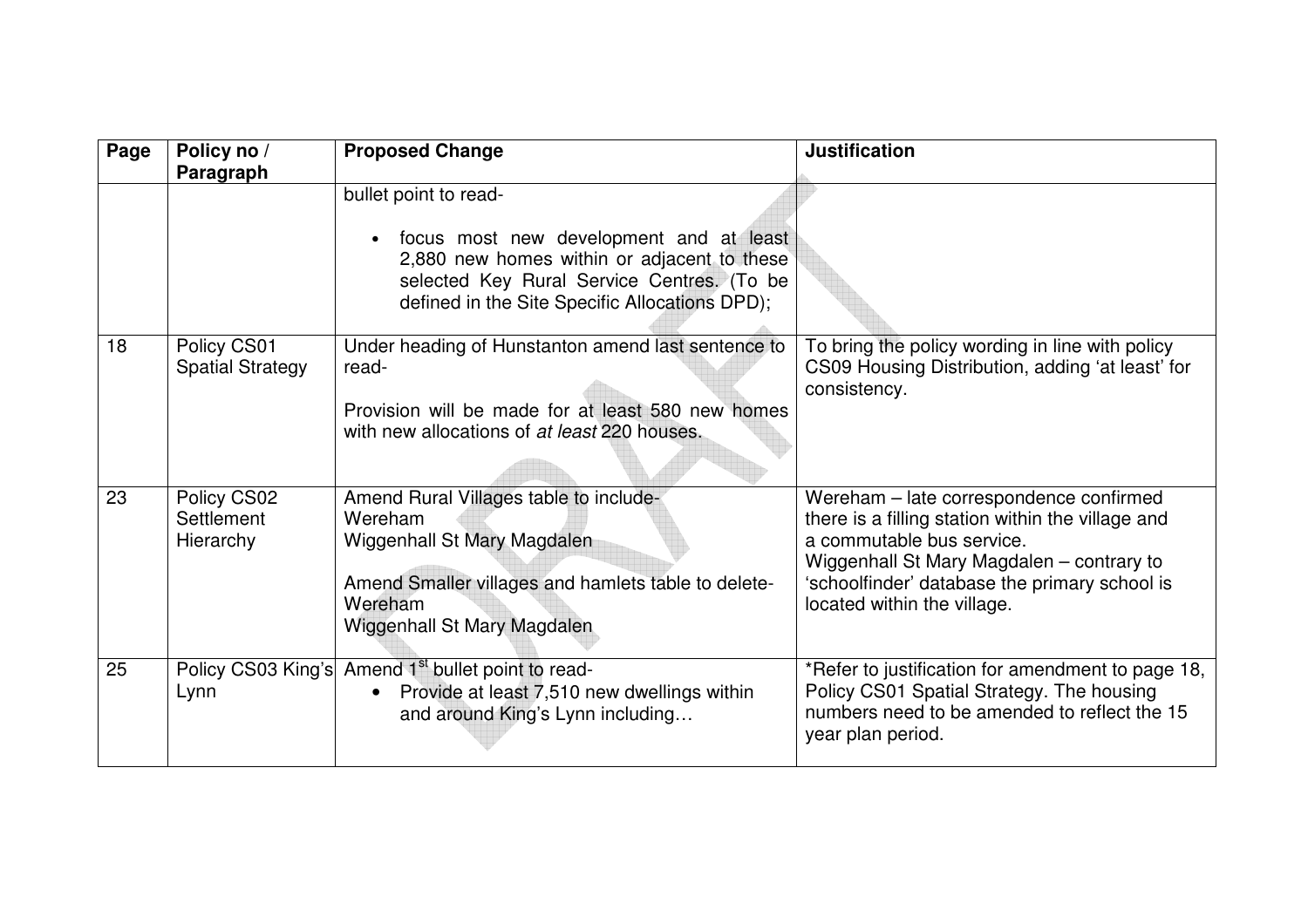| Page            | Policy no /<br>Paragraph                     | <b>Proposed Change</b>                                                                                                                                                         | <b>Justification</b>                                                                                                                                                |
|-----------------|----------------------------------------------|--------------------------------------------------------------------------------------------------------------------------------------------------------------------------------|---------------------------------------------------------------------------------------------------------------------------------------------------------------------|
| $\overline{27}$ | Policy CS04<br>Downham Market                | Amend 2nd bullet point to read-<br>At least 2,710 new homes including at least<br>$\bullet$<br>390 new houses on greenfield site(s) adjoining<br>the eastern half of the town. | *Refer to justification for amendment to page 18,<br>Policy CS01 Spatial Strategy. The housing<br>numbers need to be amended to reflect the 15<br>year plan period. |
| 28              | Policy CS05<br>Hunstanton                    | Amend 4 <sup>th</sup> bullet point to read-<br>allocating up to 220 new dwellings to the east<br>and/or south of the town.                                                     | *Refer to justification for amendment to page 18,<br>Policy CS01 Spatial Strategy. The housing<br>numbers need to be amended to reflect the 15<br>year plan period. |
| 28              | Policy CS05<br>Hunstanton                    | Proposed amendment to reword 4 <sup>th</sup> bullet point to<br>read-<br>allocating at least 220 new dwellings to the east<br>and/or south of the town.                        | To bring the policy wording in line with policy<br>CS09 Housing Distribution, adding 'at least' for<br>consistency.                                                 |
| 30              | Policy CS06<br>Development in<br>rural areas | Amend second paragraph to read-<br>Provision will be made for a total of 2,880 new homes<br>within or adjacent to selected Key Rural Service<br>Centres.                       | *Refer to justification for amendment to page 18,<br>Policy CS01 Spatial Strategy. The housing<br>numbers need to be amended to reflect the 15<br>year plan period. |
| 30              | Policy CS06<br>Development in<br>rural areas | Amend second paragraph to read-<br>Provision will be made for at least 2,880 new homes<br>within or adjacent to selected Key Rural Service                                     | To bring the policy wording in line with policy<br>CS09 Housing Distribution, adding 'at least' for<br>consistency.                                                 |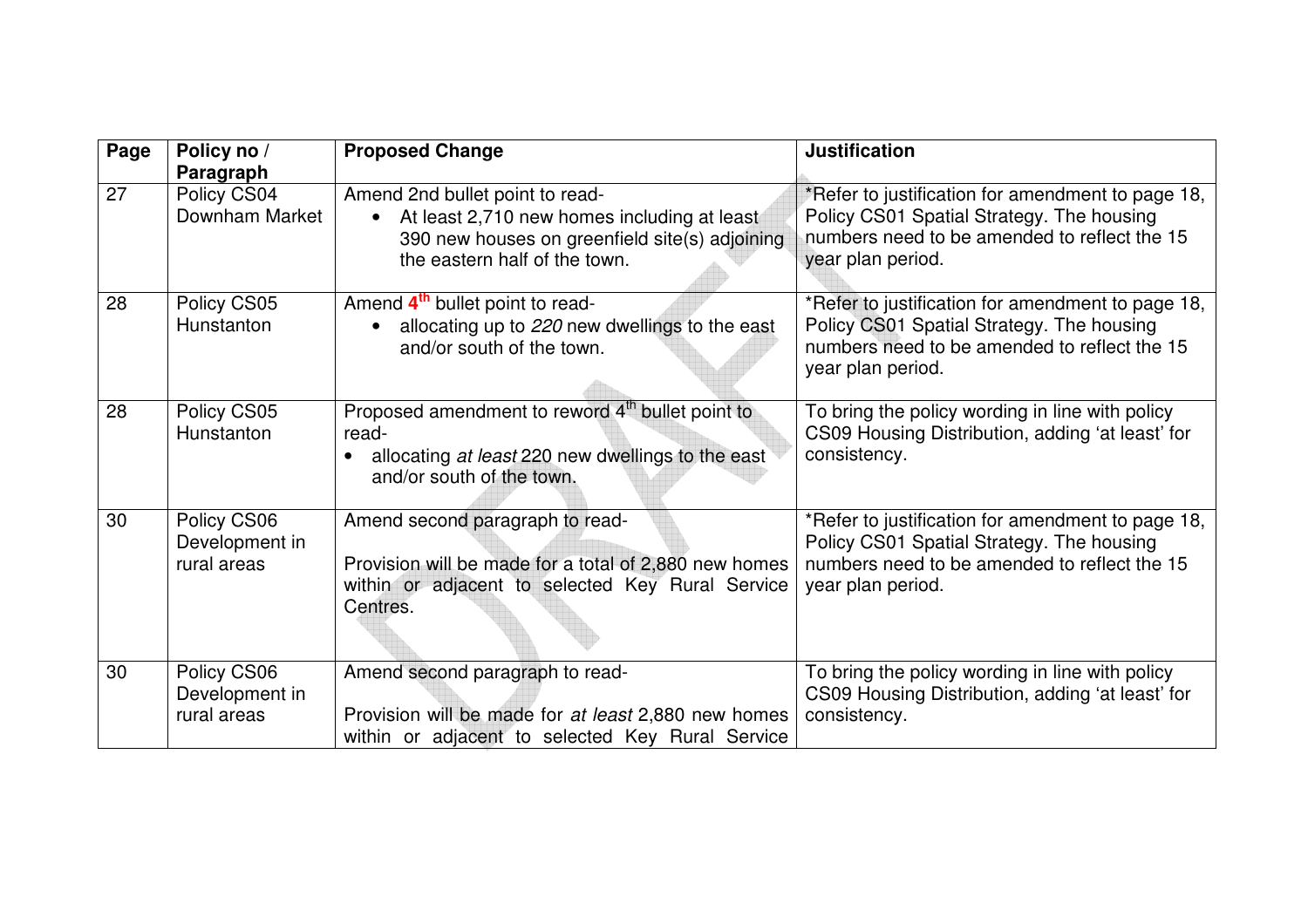| Page  | Policy no /<br>Paragraph               |        | <b>Proposed Change</b>                                                                                                                                                                                                                                                                                                                                                                                                                                                                                                                                                                                                                                                           |                                          | <b>Justification</b>                                                                                                                           |
|-------|----------------------------------------|--------|----------------------------------------------------------------------------------------------------------------------------------------------------------------------------------------------------------------------------------------------------------------------------------------------------------------------------------------------------------------------------------------------------------------------------------------------------------------------------------------------------------------------------------------------------------------------------------------------------------------------------------------------------------------------------------|------------------------------------------|------------------------------------------------------------------------------------------------------------------------------------------------|
|       |                                        |        | Centres.                                                                                                                                                                                                                                                                                                                                                                                                                                                                                                                                                                                                                                                                         |                                          |                                                                                                                                                |
| 37-38 | <b>CS08 Sustainable</b><br>Development |        | Under sub-heading 'Density of development',<br>proposed amendment to policy text:<br>In seeking to optimise site potential make the most<br>efficient use of land, the Council will scrutinise Design<br>and Access Statements to confirm that the proposal<br>maximises optimises the density of development, and<br>reflects at least minimum national standards in the<br>light of local factors, such as: the setting of the<br>development; the form and character of existing<br>development; and the requirement for any on site<br>infrastructure including amenity space. Proposals will<br>need to explain why a higher density than that<br>intended is not possible. |                                          | In response to reissued version of PPS3 and to<br>clarify policy in response to representation<br><b>CSPS136</b>                               |
| 40    | 7.2.11                                 |        | 'Housing Calculation' table to read-                                                                                                                                                                                                                                                                                                                                                                                                                                                                                                                                                                                                                                             |                                          | *Refer to justification for amendment to page 18,<br>Policy CS01 Spatial Strategy. The housing<br>numbers need to be amended to reflect the 15 |
|       |                                        | A      | <b>East of England Plan minimum</b><br>dwelling provision 2001-2021.                                                                                                                                                                                                                                                                                                                                                                                                                                                                                                                                                                                                             | 12,000                                   | year plan period.                                                                                                                              |
|       |                                        | B      | (to ensure a 15 year supply from date of<br>adoption - assumed to be 2011, need<br>to add $x5$ years $-2026$ at 600 pa from<br>PPS3 and RSS.                                                                                                                                                                                                                                                                                                                                                                                                                                                                                                                                     | 3,000                                    |                                                                                                                                                |
|       |                                        | C<br>D | Total to find to 2026 + 10% additional<br>amount for flexibility and non<br>completion.<br>Completions 2001 to end March 2009.                                                                                                                                                                                                                                                                                                                                                                                                                                                                                                                                                   | 15,000<br>$(+ 1,500)$<br>16,500<br>5,846 |                                                                                                                                                |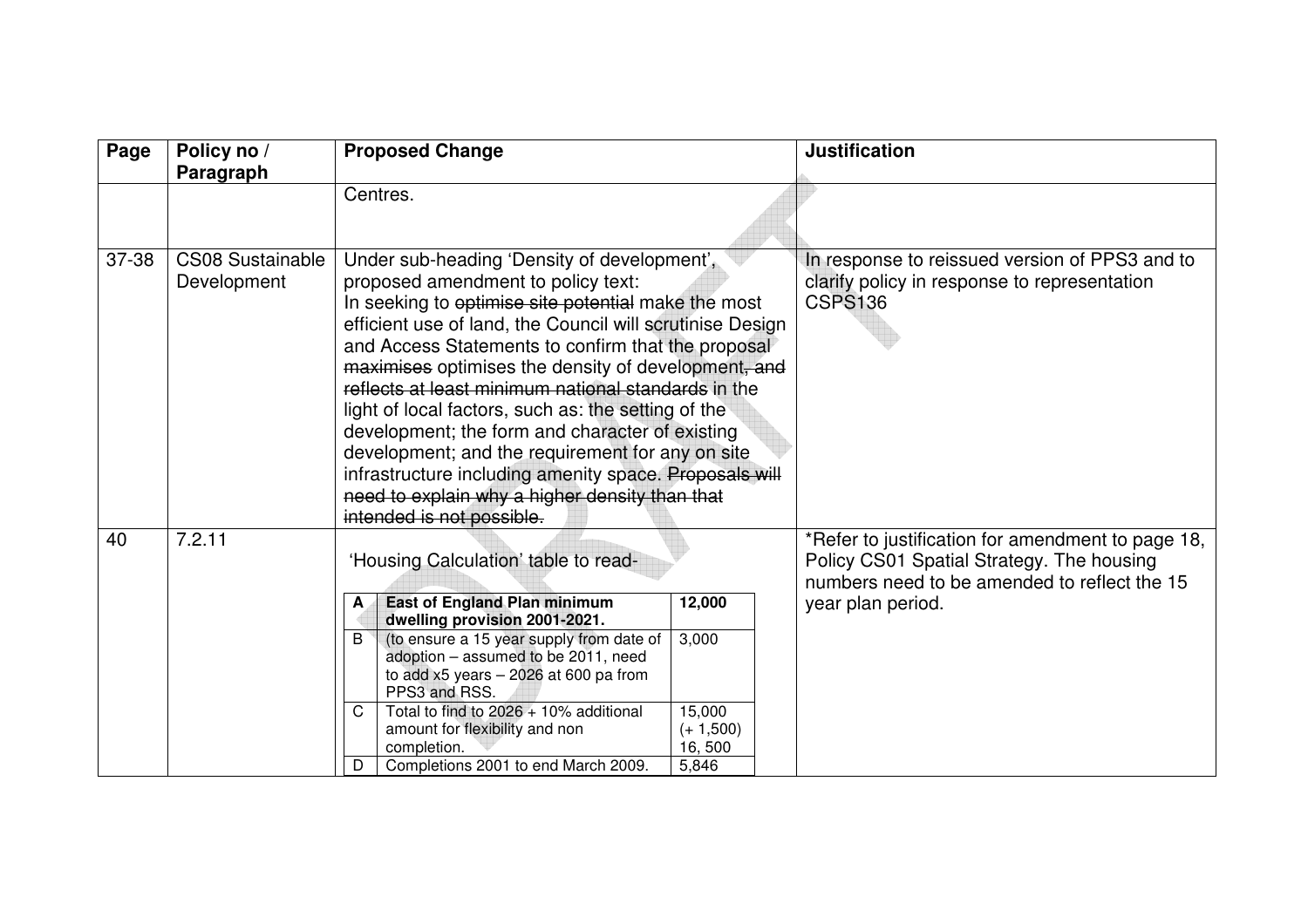| Page | Policy no /                                   | <b>Proposed Change</b>                                                                                                                                                                                                                                                                                                                                                            | <b>Justification</b>                                                                                                                                                |
|------|-----------------------------------------------|-----------------------------------------------------------------------------------------------------------------------------------------------------------------------------------------------------------------------------------------------------------------------------------------------------------------------------------------------------------------------------------|---------------------------------------------------------------------------------------------------------------------------------------------------------------------|
|      | Paragraph                                     |                                                                                                                                                                                                                                                                                                                                                                                   |                                                                                                                                                                     |
|      |                                               | Existing planning permissions still to be<br>3,616<br>Е<br>built (as at March 2009)<br>Need to find sites to accommodate<br>G<br>7038<br>completions amounting to:                                                                                                                                                                                                                |                                                                                                                                                                     |
| 40   | 7.2.12                                        | Amend table currently entitled 'Distribution of new<br>housing' to read-<br>Distribution of new housing $-$ as shown in the<br>Housing Trajectory table in Appendix 1.<br>Main Towns - King's Lynn /<br>73%<br>Downham Market / Hunstanton /<br>Wisbech fringe<br>(King's Lynn)<br>(45%)<br><b>Key Rural Service Centres</b><br>17%<br><b>Rural Villages</b><br>8%<br>Other<br>2% |                                                                                                                                                                     |
| 42   | Policy CS09<br>Housing<br><b>Distribution</b> | Refer to Appendix A for amended text of Policy CS09.                                                                                                                                                                                                                                                                                                                              | *Refer to justification for amendment to page 18,<br>Policy CS01 Spatial Strategy. The housing<br>numbers need to be amended to reflect the 15<br>year plan period. |
| 47   | 7.3.19                                        | Within the table entitled 'Employment Land<br>Commitments and Competitions from 1 April 2004 to                                                                                                                                                                                                                                                                                   | To further clarify the information in the table. The<br>changes are in response to discussion during                                                                |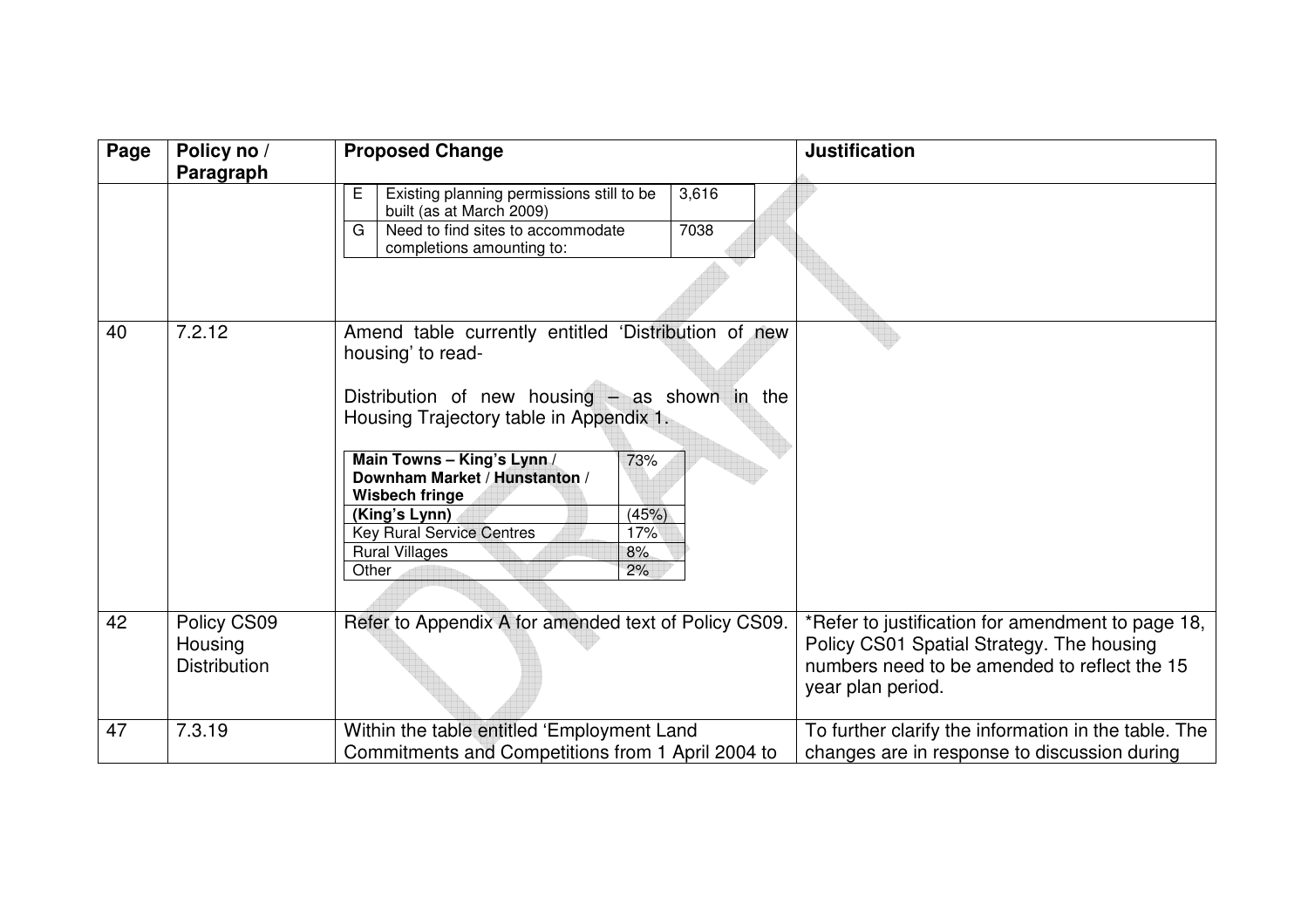| Page | Policy no /<br>Paragraph | <b>Proposed Change</b>                                                                                                                                                                                                                                                                                           | <b>Justification</b>                                                                                                                                                                                                                                                            |
|------|--------------------------|------------------------------------------------------------------------------------------------------------------------------------------------------------------------------------------------------------------------------------------------------------------------------------------------------------------|---------------------------------------------------------------------------------------------------------------------------------------------------------------------------------------------------------------------------------------------------------------------------------|
|      |                          | 31 March 2009 (taken from Annual Monitoring<br>Information) $-$<br>Delete the word area in the first column on the left<br>hand side of the table so the columns read 'King's<br>Lynn, Downham Market, Hunstanton, Rural areas<br>and Total'.                                                                    | the examination.                                                                                                                                                                                                                                                                |
| 48   | 7.3.25                   | Proposed amendment to reword sentence to read-<br>in line with PPS4 'Planning for Sustainable'<br>Economic Growth.'                                                                                                                                                                                              | To bring document in line with latest government<br>guidance.                                                                                                                                                                                                                   |
| 49   | 7.3.30                   | Insert new paragraph 7.3.30a -<br>It is also important to recognise the existing<br>employment related uses at Bexwell, and the<br>significant commitment for an additional 23ha of<br>employment uses. Given the close proximity of<br>Bexwell to the town, these employment uses will<br>serve the wider area. | To clarify the existing employment uses at<br>Bexwell, and the significant planning consent for<br>23 ha of employment related development. This<br>will impact upon Downham Market and the wider<br>area. The changes are in response to discussion<br>during the examination. |
| 56   | 7.5.9                    | Proposed addition to end of paragraph, add text-<br>in-combination effects with other districts. To<br>protect these areas from excessive visitor pressure,<br>the council will in conjunction with partners:<br>undertake an initial assessment of visitor<br>a)                                                | To clarify the approach to potential visitor<br>disturbance in the light of consideration in the<br><b>Habitats Regulations Assessment.</b>                                                                                                                                     |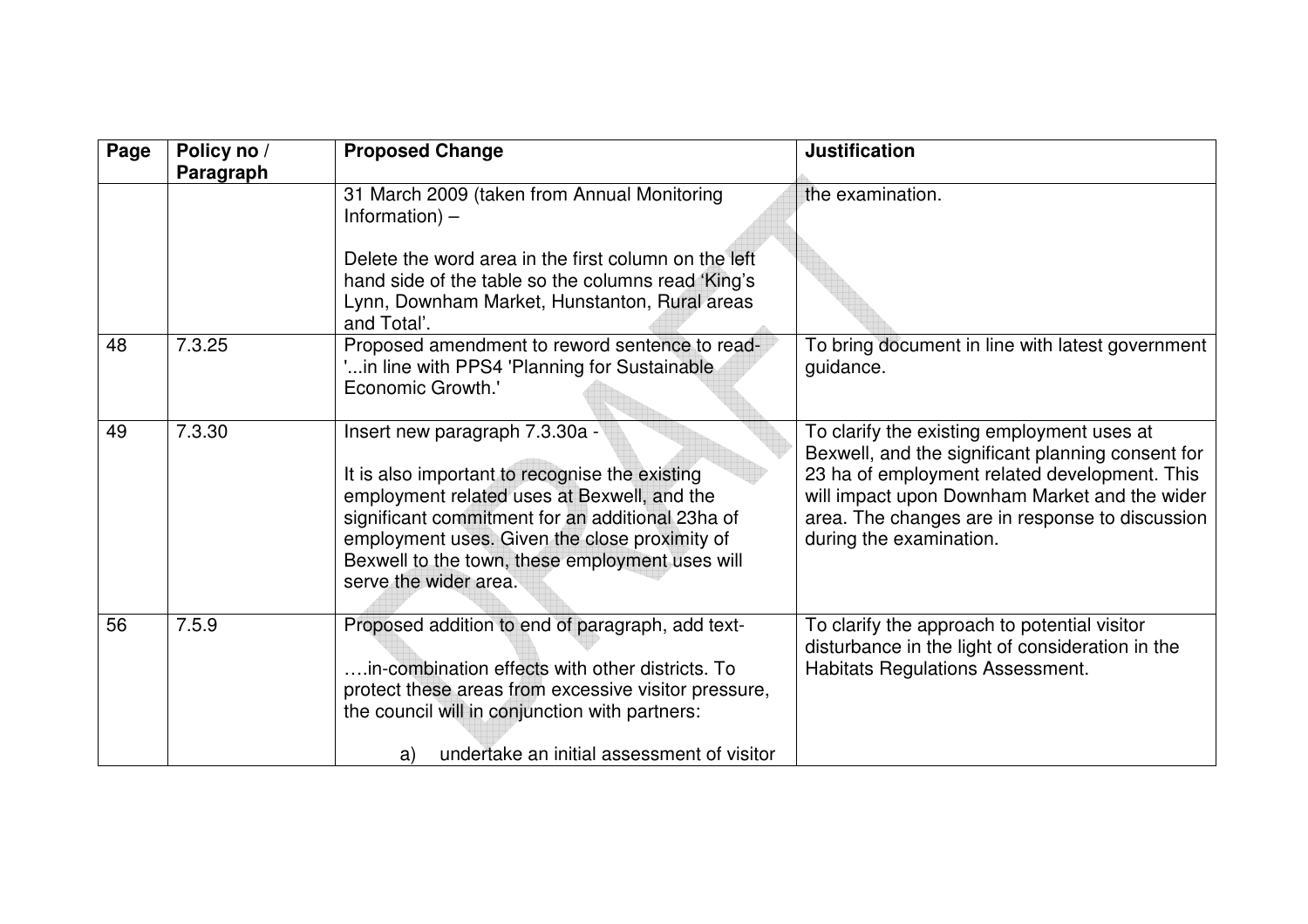| Page | Policy no /<br>Paragraph | <b>Proposed Change</b>                                                                                                                                                                                                                                                                                                                                                                                                                                                         | <b>Justification</b>                                                                  |
|------|--------------------------|--------------------------------------------------------------------------------------------------------------------------------------------------------------------------------------------------------------------------------------------------------------------------------------------------------------------------------------------------------------------------------------------------------------------------------------------------------------------------------|---------------------------------------------------------------------------------------|
|      |                          | pressure on these sites to provide a baseline<br>for recreational use<br>b) secure a monitoring programme to identify<br>future changes in visitor use of these sites<br>identify a set of measures to manage<br>C)<br>visitor pressure to prevent adverse impacts<br>upon the protected sites.<br>d) utilise the baseline assessment and have<br>regard to any mitigation measures as<br>appropriate in the preparation of the Site<br>Specific Allocations and Policies DPD. |                                                                                       |
| 57   | 7.5.11                   | Proposed addition to paragraph text-<br>effect upon the integrity of the SPA. This would<br>reflect protection for the woodlark and nightjar from<br>urban edge effects.                                                                                                                                                                                                                                                                                                       | To clarify that the approach recognises the<br>species listed as integral to the SPA. |
| 57   | 7.5.14                   | Proposed amendments to paragraph text-<br>The Council is committed to ensuring sustainable<br>levels of recreation in and around the Breckland<br>SPA, and other sensitive areas including the coastal<br>areas and working with partners, including the<br>Brecks Partnership and the Norfolk Coast Project,<br>to develop measures to prevent increasing visitor<br>pressure. Suitable mitigation may be needed if<br>species fail to meet conservation objectives due to    | To clarify the partnership working approach.                                          |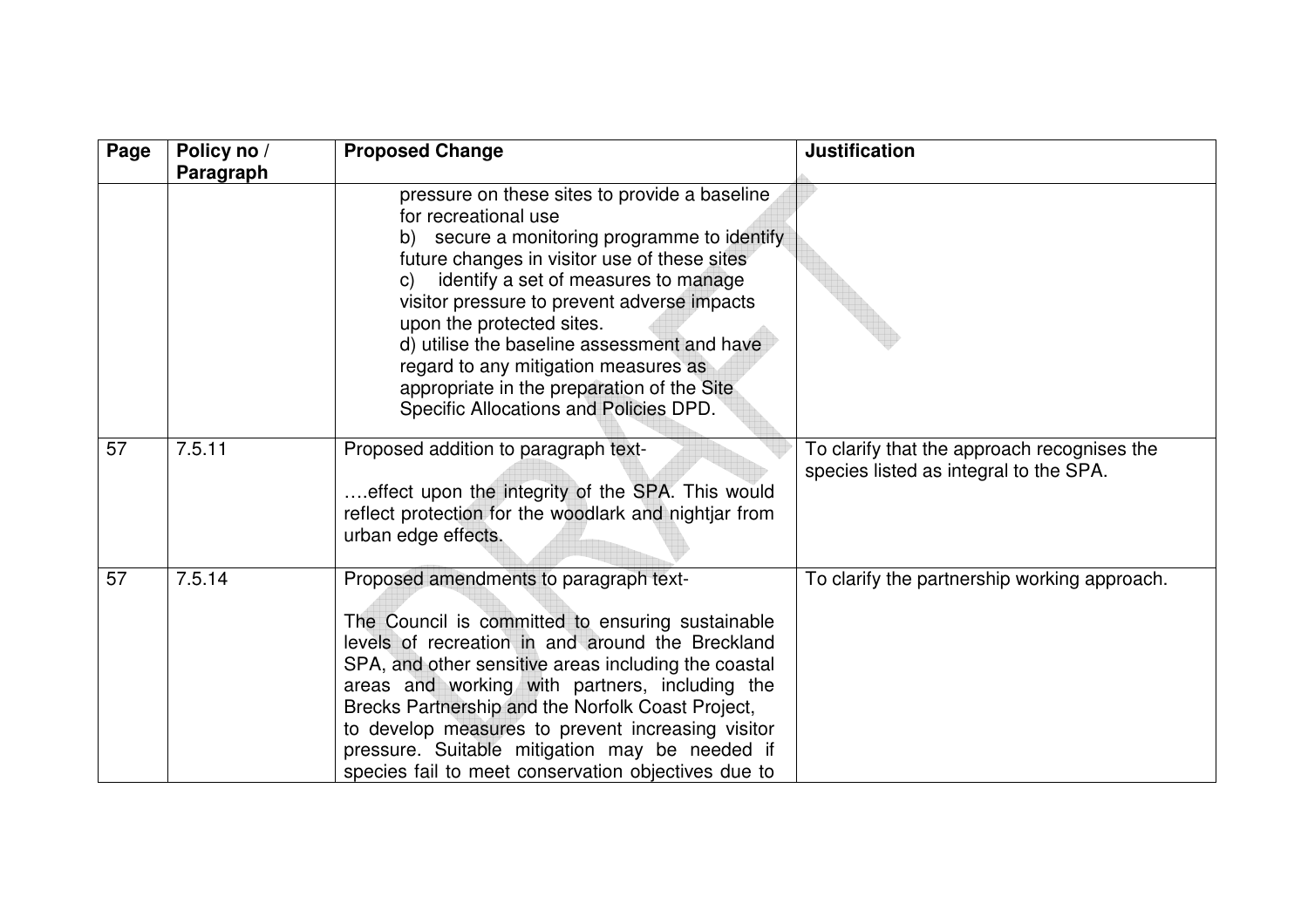| Page | Policy no /<br>Paragraph                                                                            | <b>Proposed Change</b>                                                                                                                                                                                                                                                                                                                                                                                                                   | <b>Justification</b>                                                                                                                                                            |
|------|-----------------------------------------------------------------------------------------------------|------------------------------------------------------------------------------------------------------------------------------------------------------------------------------------------------------------------------------------------------------------------------------------------------------------------------------------------------------------------------------------------------------------------------------------------|---------------------------------------------------------------------------------------------------------------------------------------------------------------------------------|
|      |                                                                                                     | recreational pressure.                                                                                                                                                                                                                                                                                                                                                                                                                   |                                                                                                                                                                                 |
| 58   | Policy CS12<br>Environmental<br>Assets                                                              | Paragraph 9 of the policy begins with -<br>'New built development will be restricted within'<br>A Minor Textual Amendment was proposed (Sept<br>2010) that woodlark and nightjar be specifically<br>mentioned in the policy wording. However this<br>policy does not then mention stone curlew. It is<br>therefore proposed that this textual amendment is<br>not made. The proposed amendment at 7.5.11<br>above then covers the point. | To ensure consistency of approach having<br>regard to discussion during the examination.                                                                                        |
| 84   | Appendix 3:<br>Delivery<br>Framework.<br>The Economy<br>Policy CS10-<br>Implementation<br>Mechanism | Within The Economy Policy CS10 and<br>Implementation Mechanism.<br>Include-<br>West Norfolk Tourism Strategy (2005-2010)<br>and Tourism Action Plan.                                                                                                                                                                                                                                                                                     | The Tourism Strategy identifies actions which<br>are carried through into the Action Plan. These<br>include clear tasks, and responsibilities for<br>implementing the strategy. |
| 73   | Appendix $1 -$<br>Housing Trajectory                                                                | Refer to Appendix B for amended text of Appendix 1-<br>Housing Trajectory table.                                                                                                                                                                                                                                                                                                                                                         | *Refer to justification for amendment to page 18,<br>Policy CS01 Spatial Strategy. The housing<br>numbers need to be amended to reflect the 15<br>year plan period.             |
| 110  | Figure 9<br>Hunstanton                                                                              | Remove 'Improved Reliability/Safety' notation from<br>A149 beyond Hunstanton (Lighthouse Lane/Cromer                                                                                                                                                                                                                                                                                                                                     | Change made in response to Written<br>Representations Day 5, Issue 12, WR 001 A                                                                                                 |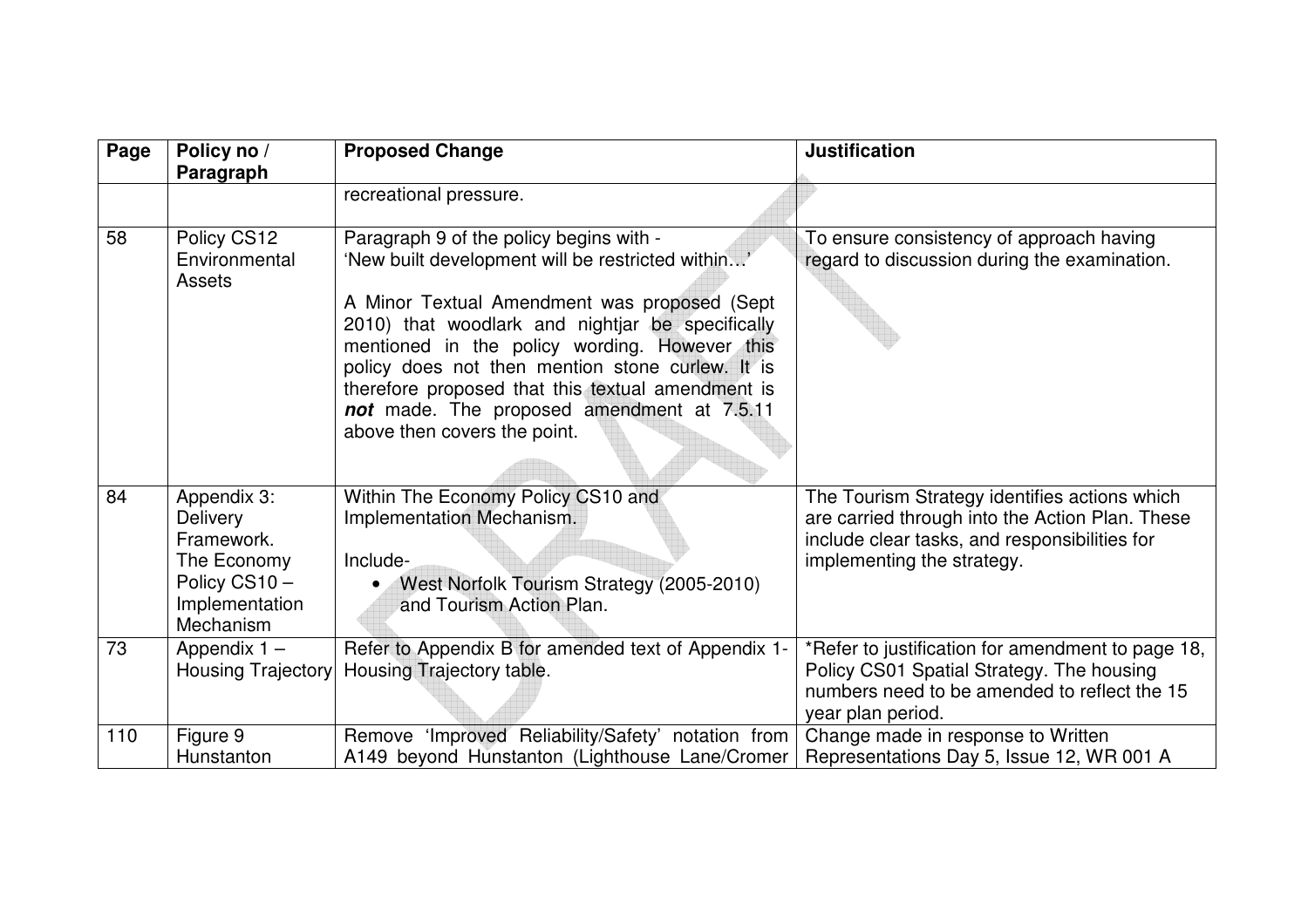| Page        | Policy no /<br>Paragraph | <b>Proposed Change</b>                             | <b>Justification</b>                                                                                                                                                                                                                                                                                                                                 |
|-------------|--------------------------|----------------------------------------------------|------------------------------------------------------------------------------------------------------------------------------------------------------------------------------------------------------------------------------------------------------------------------------------------------------------------------------------------------------|
|             |                          | Road A149 junction).                               | Parker. The A149 is not a high quality inter<br>urban route beyond Hunstanton, where it<br>becomes a special access (tourist) route. The<br>Countywide transport policy continues to protect<br>and improve journey safety and reliability on this<br>route. This change would be consistent with<br>North Norfolk District Council's Core Strategy. |
| <b>Back</b> | <b>Core Strategy</b>     | Remove 'Improved Reliability/Safety' notation from | As above for amendments to page 110 Figure 9.                                                                                                                                                                                                                                                                                                        |
| cover       | Diagram                  | A149 beyond Hunstanton (Lighthouse Lane/Cromer     |                                                                                                                                                                                                                                                                                                                                                      |
|             |                          | Road A149 junction)                                |                                                                                                                                                                                                                                                                                                                                                      |

# **Amendments relating to the status of the Regional Spatial Strategy**

The Core Strategy Proposed Submission Document made references throughout to the RSS policies and requirements. However in response to the Government's proposed changes to abolish the RSS, the 'Core Strategy Focused Changes' and the 'Schedule of proposed textual amendments to Core Strategy Proposed Submission Document' suggested amendments to policy text to reflect this.

Following further clarification by Government the RSS is currently still part of the Development Plan policy framework, and as such the Council needs to reflect this legal fact therefore the Council would suggest that the **proposed changes in these documents should be disregarded**. These specific amendments are detailed below. The Council suggests that it would be appropriate to revert back to the original text in the Core Strategy Proposed Submission Document.

### **Core Strategy – Proposed Submission Document : Focused Changes (Sept 2010)**

Proposed Change 9 CS03 -1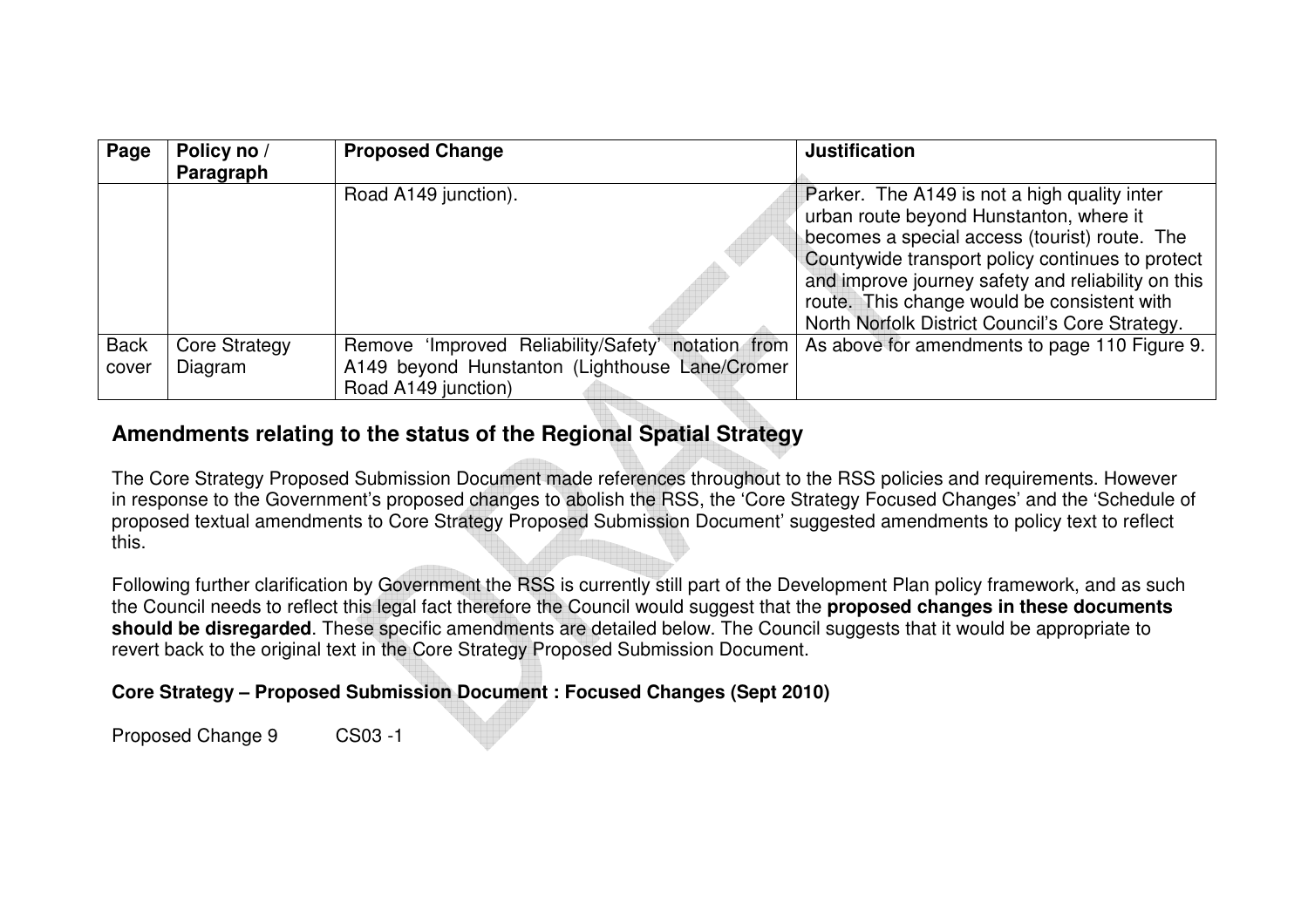Proposed Change 14 CS09 - 1

Proposed Change 16 CS10 - 2

Proposed Change 17 CS11 -1

#### **Schedule of proposed textual amendments to Core Strategy Proposed Submission Document**

| Page<br>no. | Policy no /<br>Paragraph | <b>Proposed Change</b>                                                                                                                                                                                                                                                                                                                                                                                                                                                                                                                                  | <b>Justification</b>                                                        | Representation<br>reference<br>number/name |
|-------------|--------------------------|---------------------------------------------------------------------------------------------------------------------------------------------------------------------------------------------------------------------------------------------------------------------------------------------------------------------------------------------------------------------------------------------------------------------------------------------------------------------------------------------------------------------------------------------------------|-----------------------------------------------------------------------------|--------------------------------------------|
| 6           | 2.0.26                   | Text states the LDF has to be in line with the RSS. Retain first two<br>lines of paragraph (up to 'policies') and delete remaining as refers<br>to RSS.                                                                                                                                                                                                                                                                                                                                                                                                 | To reflect revocation of the East of England Plan.                          | Borough<br>Council<br>proposal.            |
| 10          | 3.1.14                   | Text refers to the East of England Plan and King's Lynn as a Key<br>Centre for Development and Change. Delete references in text.<br>Re-phrase paragraph to read:<br>'King's Lynn is a Growth Point in support of the government's<br>housing delivery strategy. This places a number of priorities on the<br>town: to establish its role as a sub-regional centre; to lead in the<br>provision of additional new homes and new jobs; and to<br>regenerate itself by enhancing the quality of the urban<br>environment, cultural and service provision. | To reflect revocation of the East of England Plan.                          | Borough<br>Council<br>proposal.            |
| 17          | 5.1.2                    | Text refers to the East of England Plan and King's Lynn as a Key<br>Centre for Development and Change. Delete third sentence in<br>paragraph.                                                                                                                                                                                                                                                                                                                                                                                                           | To reflect revocation of the East of England Plan.                          | Borough<br>Council<br>proposal.            |
| 21          | 6.1.1                    | Text refers to the East of England Plan and King's Lynn as a Key<br>Centre for Development and Change.<br>Amend text to read-<br>The introduction to the borough set out in a previous chapter                                                                                                                                                                                                                                                                                                                                                          | To reflect revocation of the East of England Plan.<br>Clarification of text | Borough<br>Council<br>proposal.            |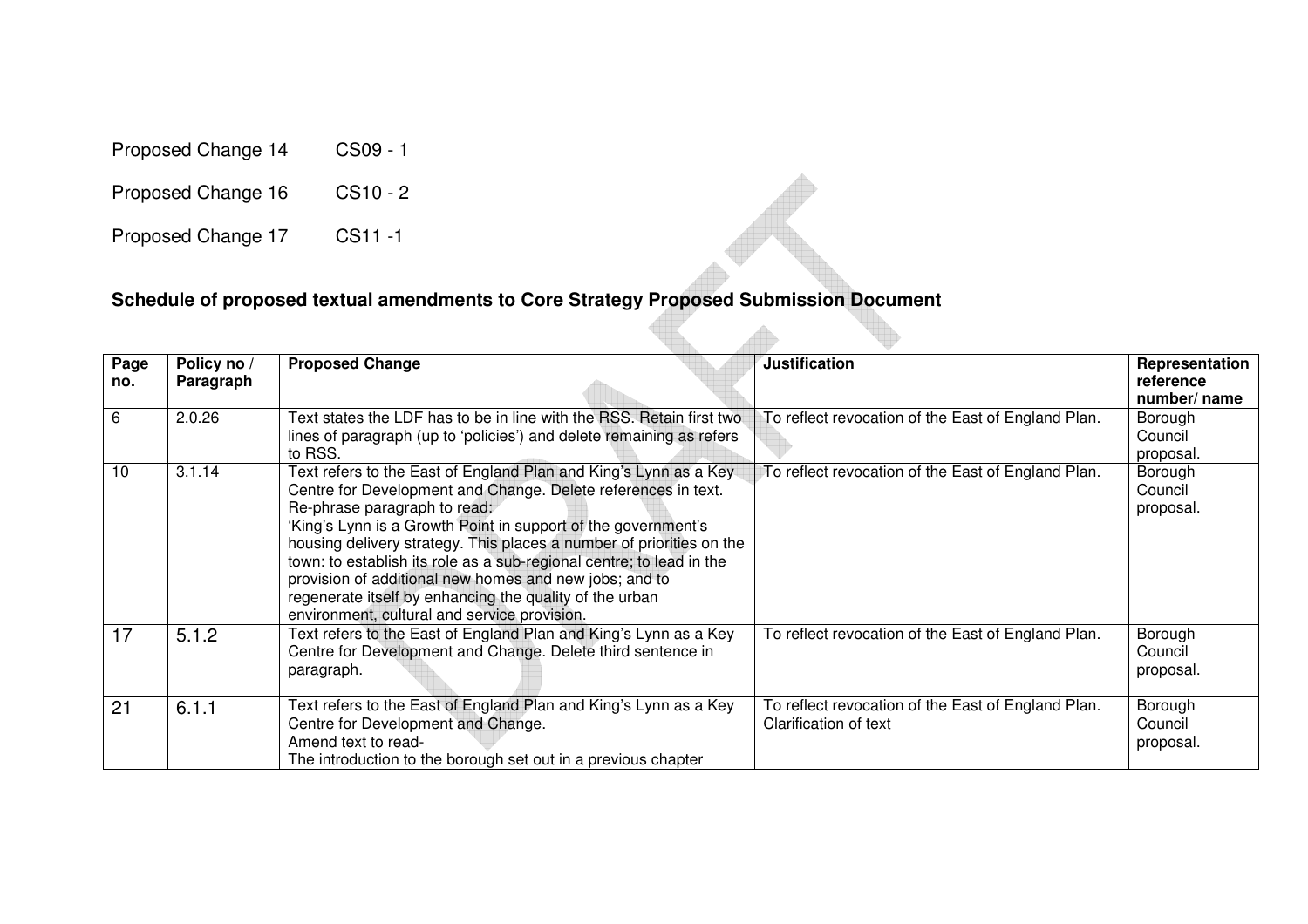|    |        | outlines some of the issues arising from its rural nature i.e. the<br>abundance of small villages and the difficulties in ensuring<br>connectivity and accessibility to local services and facilities. King's<br>Lynn has been designated as a growth point in support of the<br>government's housing delivery strategy and there now remains a<br>requirement to define the approach to development within King's<br>Lynn and the other towns and in the rural areas to increase their<br>economic and social sustainability. This improvement will be<br>achieved through<br>measures that:<br>• support |                                                    |                                 |
|----|--------|------------------------------------------------------------------------------------------------------------------------------------------------------------------------------------------------------------------------------------------------------------------------------------------------------------------------------------------------------------------------------------------------------------------------------------------------------------------------------------------------------------------------------------------------------------------------------------------------------------|----------------------------------------------------|---------------------------------|
| 35 | 7.1.3  | Text states RSS targets for renewable energy. Insert the word<br>'former' before RSS.                                                                                                                                                                                                                                                                                                                                                                                                                                                                                                                      | To reflect revocation of the East of England Plan. | Borough<br>Council<br>proposal. |
| 40 | 7.2.11 | Text and table state RSS targets for dwelling provision. Change<br>required reflecting revocation of RSS. RSS evidence still relevant::<br>1. Insert the word 'former' before references to the East of<br>England Plan.<br>2. Line A of housing calculation re-phrase to: 'Evidence from<br>former East of England Plan suggesting minimum dwelling<br>provision 2001 - 2021'.                                                                                                                                                                                                                            | To reflect revocation of the East of England Plan. | Borough<br>Council<br>proposal. |
| 40 | 7.2.13 | Text refers to RSS dwelling requirements. Amend wording to refer<br>to the RSS as 'former' and make clear the numbers are no longer<br>a 'requirement' and relate to evidence supporting for the RSS.<br>Amend first sentence of<br>paragraph to read:<br>'The numerical requirements to 2021 are given in evidence for the<br>former Regional Spatial Strategy. and the four years to 2025<br>reflect the advice in PPS3 to have a horizon of 15 years provision<br>once the Plan is adopted, and are based on a continuation of the<br>20 year rate in the former RSS.                                   | To reflect revocation of the East of England Plan. | Borough<br>Council<br>proposal. |
| 46 | 7.3.11 | Text refers to the East of England Plan and King's Lynn as a Key<br>Centre for Development and Change, as well as RSS job targets.<br>1. Delete reference to King's Lynn as a Key Centre for<br>Development and Change.                                                                                                                                                                                                                                                                                                                                                                                    | To reflect revocation of the East of England Plan. | Borough<br>Council<br>proposal. |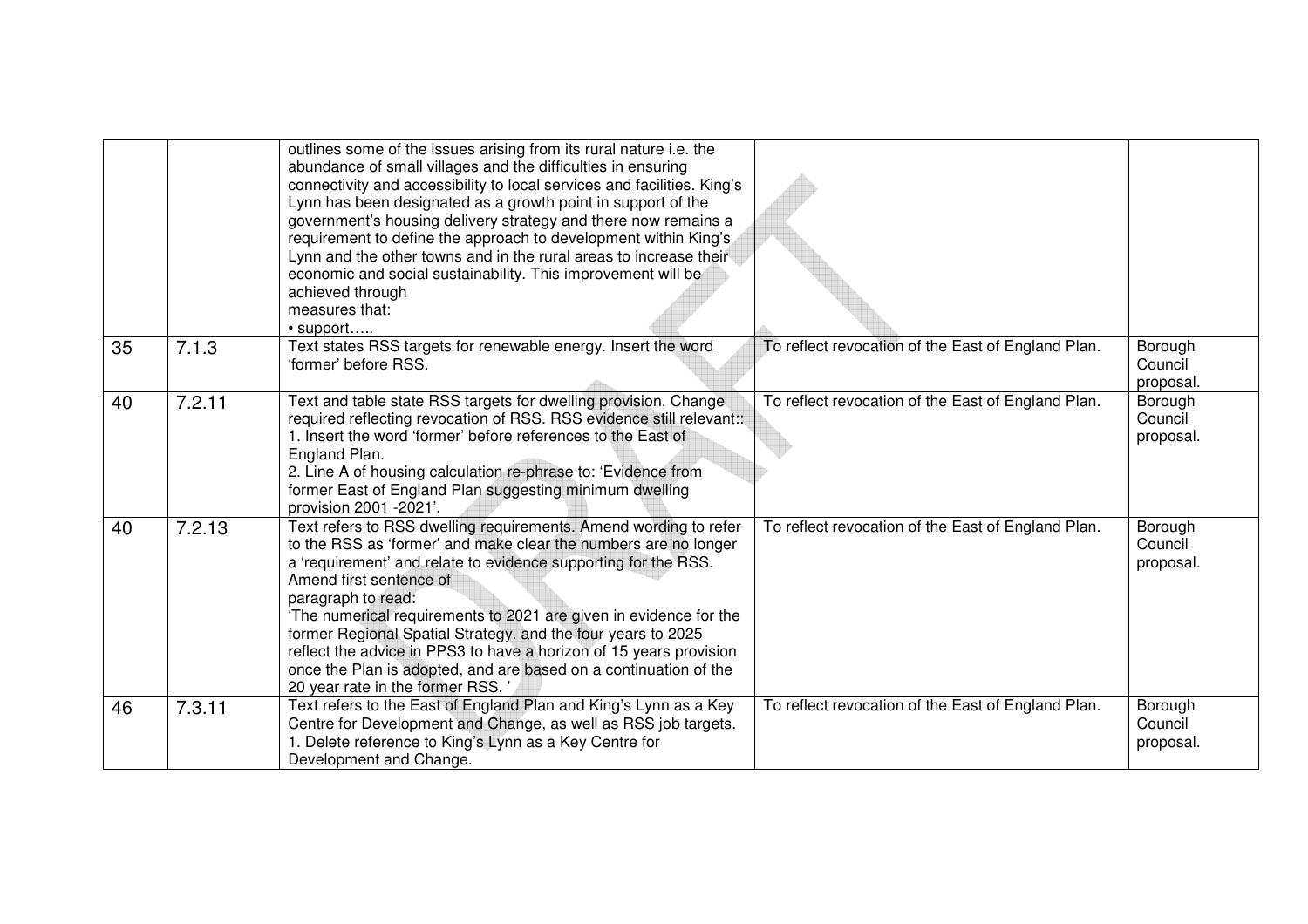|    |            | 2. Amend wording to refer to the East of England Plan as 'former'. |                                                    |                    |
|----|------------|--------------------------------------------------------------------|----------------------------------------------------|--------------------|
|    |            | Paragraph 7.3.11 to read:                                          |                                                    |                    |
|    |            | 'Evidence for the former East of England Plan suggests a target of |                                                    |                    |
|    |            | 5,000 additional jobs for the borough between 2001 and 2021.'      |                                                    |                    |
| 46 | 7.3.14     | Text refers to the East of England Plan and King's Lynn as a Key   | To reflect revocation of the East of England Plan. | Borough            |
|    |            | Centre for Development and Change. Delete references within        |                                                    | Council            |
|    |            | text, and amend paragraph accordingly.                             |                                                    | proposal.          |
|    |            | Paragraph 7.3.14 to read:                                          |                                                    |                    |
|    |            | 'It is important to promote a range of sites to meet employment    |                                                    |                    |
|    |            | and investment opportunities to strengthen the sub-region, and as  |                                                    |                    |
|    |            | the strategy for King's Lynn is to be a sub-regional centre (See   |                                                    |                    |
|    |            | policy CS01) it is proposed that the strategic employment sites be |                                                    |                    |
|    |            | located in and around the town. This will support residential      |                                                    |                    |
|    |            | development proposed for the town, creating a sustainable pattern  |                                                    |                    |
|    |            | of growth. Our status as a Growth Point will assist in bringing    |                                                    |                    |
|    |            | forward this scale of development and the infrastructure necessary |                                                    |                    |
|    |            | to support this.'                                                  |                                                    |                    |
| 48 | 7.3.23     | Text refers to King's Lynn as a Key Centre for                     | To reflect revocation of the East of England Plan. | Borough            |
|    |            | Development and Change. Delete references within text, and         |                                                    | Council            |
|    |            | amend paragraph accordingly. The second sentence of paragraph      |                                                    | proposal.          |
|    |            | 7.3.23 to read:                                                    |                                                    |                    |
|    |            | 'King's Lynn will be the focus for employment growth.'             |                                                    |                    |
| 52 | 7.4.4      | Paragraph includes the relevant aspects of the Transport policy    | To reflect revocation of the East of England Plan. | Borough            |
|    |            | from the East of England Plan. Delete whole paragraph.             |                                                    | Council            |
|    |            |                                                                    |                                                    | proposal.          |
| 53 | 7.4.7      | Refers to Kings Lynn as a 'regional transport node'. Delete the    | To reflect revocation of the East of England Plan. | Borough            |
|    |            | word 'regional' in line 4 and replace it with 'significant'.       |                                                    | Council            |
|    |            |                                                                    |                                                    | proposal.          |
| 62 | 7.6.12     | Refers to culture in the RSS. Delete whole paragraph.              | To reflect revocation of the East of England Plan. | Borough<br>Council |
|    |            |                                                                    |                                                    |                    |
|    |            |                                                                    |                                                    | proposal.          |
| 75 | Appendix 2 | Refers to the RSS as part of our development plan. Delete 'the     | To reflect revocation of the East of England Plan. | Borough            |
|    |            | Regional Spatial Strategy and'                                     |                                                    | Council            |
|    |            |                                                                    |                                                    | proposal.          |
| 99 | Glossary   | Development Plan-                                                  | To reflect revocation of the East of England Plan. | Borough            |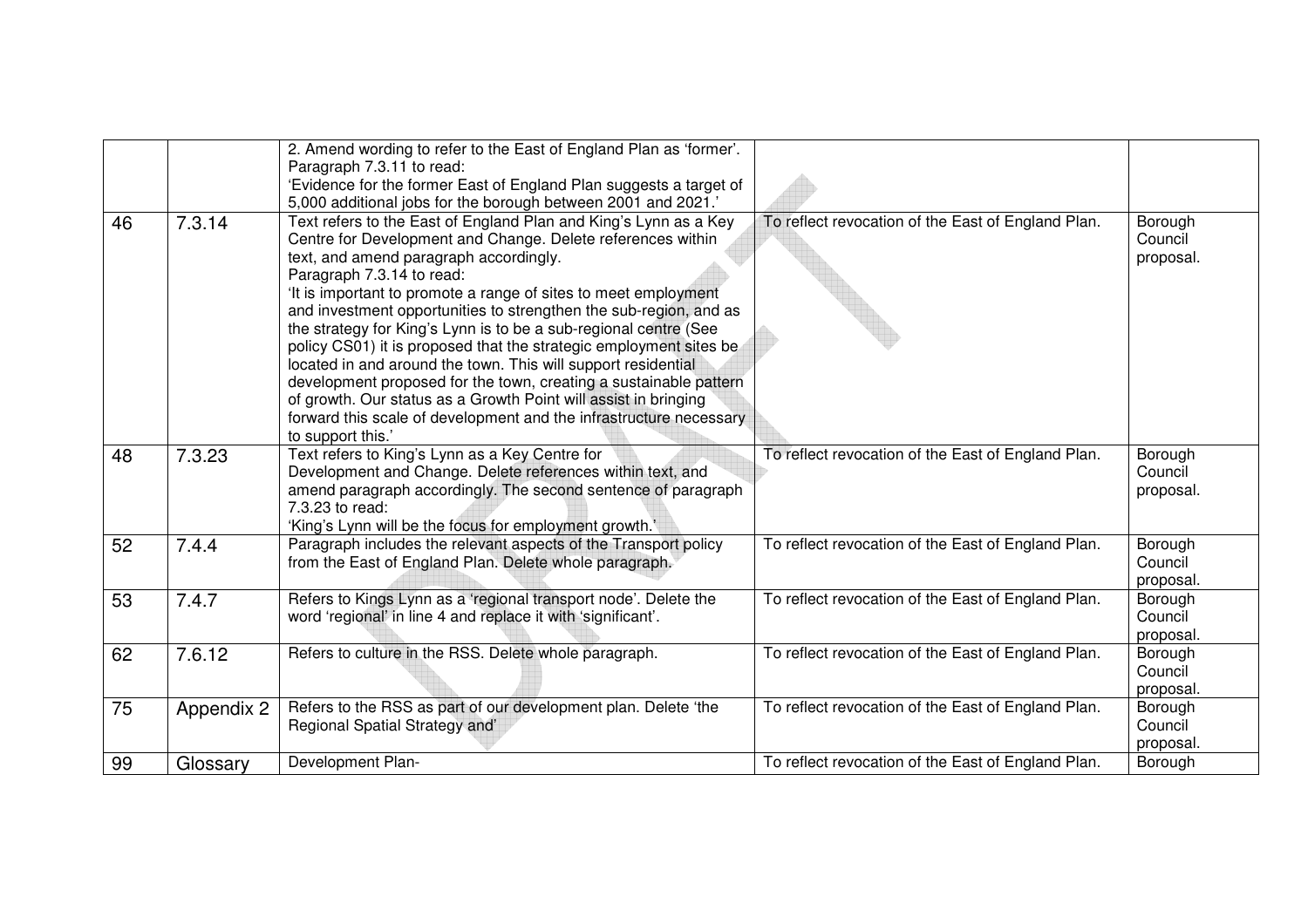|     |          | Refers to the RSS as part of our development plan. Delete in line<br>2 'Regional Spatial Strategy (RSS) and'                                                                                                                |                                                    | Council<br>proposal.            |
|-----|----------|-----------------------------------------------------------------------------------------------------------------------------------------------------------------------------------------------------------------------------|----------------------------------------------------|---------------------------------|
| 100 | Glossary | <b>General Conformity-</b><br>Refers to the need for the LDF to be in general conformity with the<br>RSS. Delete sentence referring to the RSS. Amend text to read<br>'All other DPDs must conform to a Core Strategy DPD'. | To reflect revocation of the East of England Plan. | Borough<br>Council<br>proposal. |
| 100 | Glossary | Key Diagram-<br>Refers to RSS Key Diagram. Delete second sentence referring to<br>RSS.                                                                                                                                      | To reflect revocation of the East of England Plan. | Borough<br>Council<br>proposal. |
| 101 | Glossary | Local Transport Plan-<br>Refers to relationship to RSS. Delete last sentence referring to<br>RSS.                                                                                                                           | To reflect revocation of the East of England Plan. | Borough<br>Council<br>proposal. |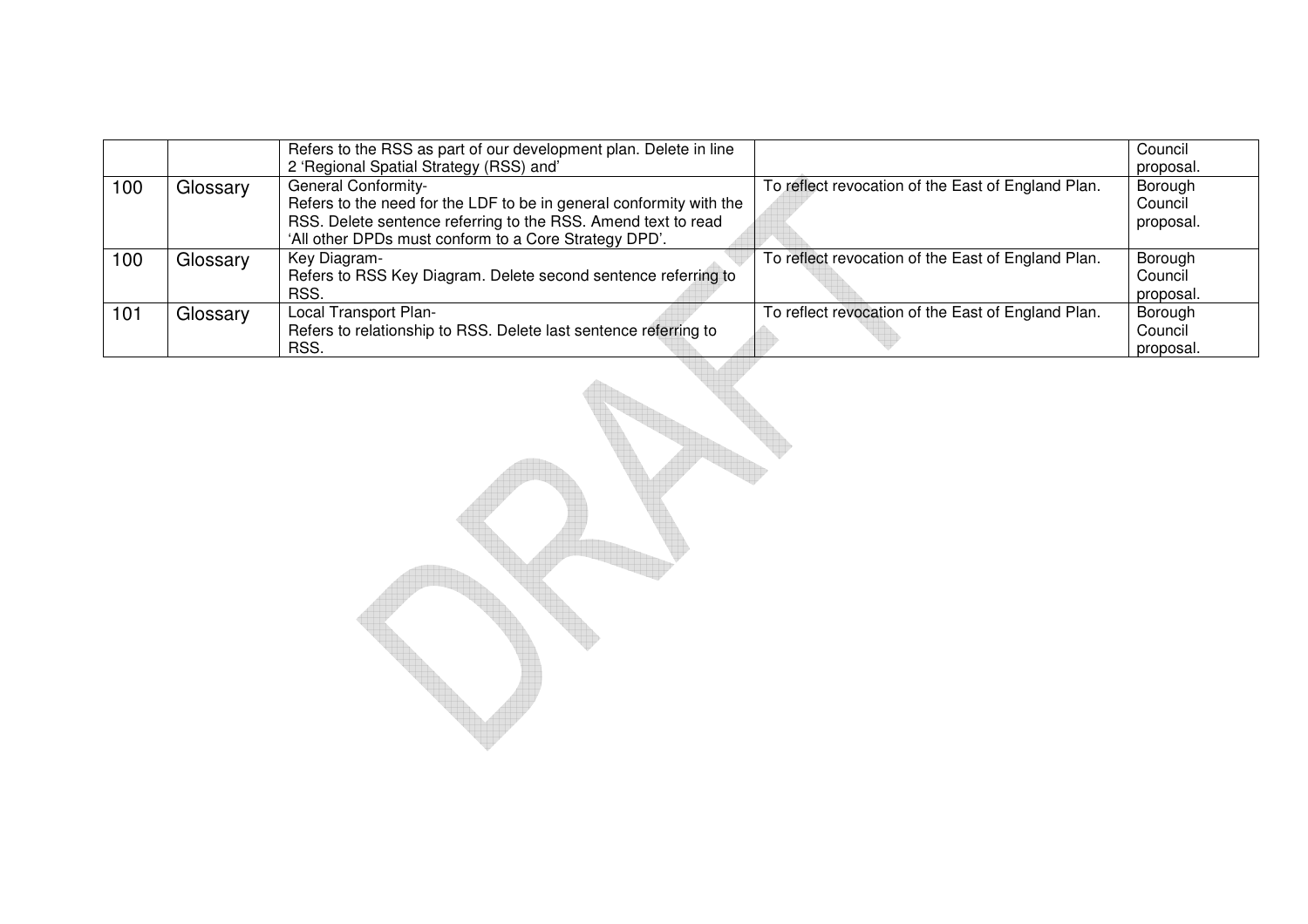# **Appendix A – Suggested amendments to Policy CS09 Housing Distribution**

#### **CS09 Housing Distribution**

The plan will identify sufficient land for a minimum of 15,840**16,500** new dwellings across the borough over the period 2001 to 2025**2026**, (12,000 to 2021 and an additional 2,400 to maintain a 15 year supply from adoption date of the Core Strategy, anticipated 2010**2011**. The total also allows 10% for flexibility and noncompletion of commitments, etc.) This will be distributed broadly as follows:

- **King's Lynn area**  Provision for at least 7,0007,510 new dwellings in total (with allocations for **at least** 4,600**5,070** new homes) will be made in King's Lynn through development at strategic locations identified on the proposals map and through other smaller sites, both will be allocated through the Site Allocations DPD. Encouragement will be given to brownfield sites which come forward in contributing to the overall total to support the regeneration emphasis in King's Lynn. An allocation of at least 1,600 new homes south east of the town will contribute both to current needs and also establish a direction of future growth to meet anticipated need beyond the current plan period.
- **Downham Market** Provision will be made for at least 2,7002,710 new dwellings in total (with allocations for **at least** 350**390** new homes) in Downham Market over the plan period, which will require new allocations in the town and will be identified through the Site Allocations DPD.
- **Hunstanton** Provision will be made for at least 560**580** new dwellings in total (with allocations for **at least** 200**220** new homes) in Hunstanton, which will require the identification of new allocations within the town. Where possible new allocations should support the aims and objectives in the Hunstanton regeneration plan and involve the redevelopment of previously developed land in the centre of the town. New greenfield allocations will be restricted to land east of the A149 and will be identified through the Site Allocations DPD.
- **Wisbech** fringe (Emneth/Walsoken parishes) Provision will be made for  $\theta$ to**at least 5**5**0** new dwellings to support the service centre function of Wisbech.
- **Key Rural Service Centres** Provision will be made for at least 2,800**2,8**80 new dwellings in total (with allocations for **at least** 600**660** new homes) in the Key Rural Service Centres identified by the Settlement Hierarchy (see Policy CS02). Most of this provision will be met through existing completions and commitments, with new housing allocations of an appropriate scale reflecting location and function, to be identified through the Site Allocations DPD.
- **Rural Villages** Provision will be made for at least 1,260**1,280** new dwellings in total (with allocations for **at least** 195**215** new homes) in the rural villages. New housing allocations will be restricted solely to the provision of small scale infilling or affordable housing allocations or potential exceptions housing to meet the identified needs of the local community, and will be identified through the Site Allocations DPD.
- **In total new allocations amount to 64507105**.

**There are no further changes proposed to the remainder of the policy.**